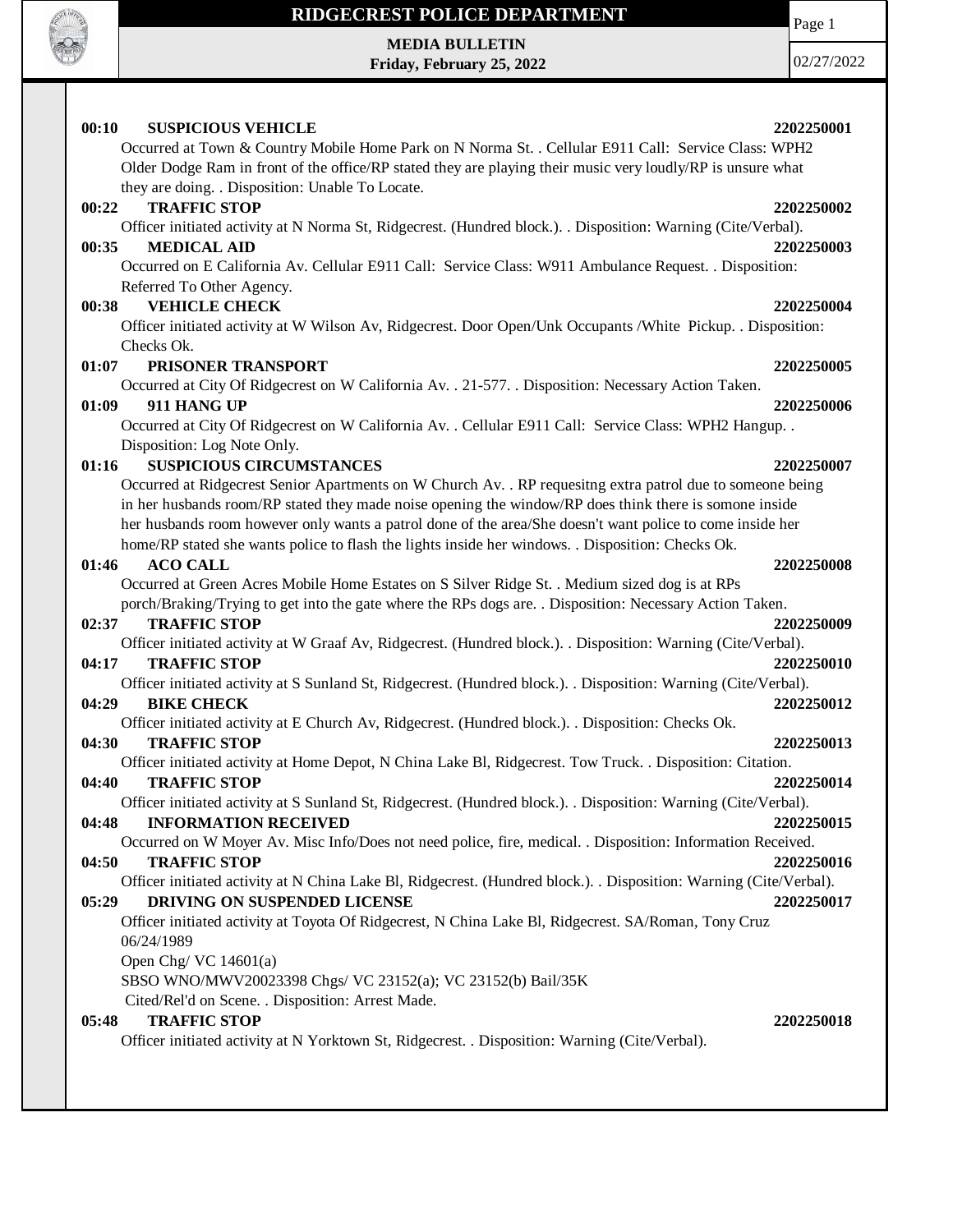

Page 2

**MEDIA BULLETIN Friday, February 25, 2022**

| 06:06<br><b>MEDICAL AID</b>                                                                                                        | 2202250019 |
|------------------------------------------------------------------------------------------------------------------------------------|------------|
| Occurred on N Warner St. Service Class: RESD Ambulance request. . Disposition: Referred To Other Agency.                           |            |
| 06:14<br><b>DECEASED PERSON</b>                                                                                                    | 2202250020 |
| Occurred on N Warner St. Obvious. . Disposition: Necessary Action Taken.                                                           |            |
| 07:19<br><b>VEHICLE RELEASE</b>                                                                                                    | 2202250021 |
| Occurred at City Of Ridgecrest on W California Av. . Rp would like to speak with WC in getting a vehicle                           |            |
| release. Vehicle is on a 30 day hold. 22-579. . Disposition: Necessary Action Taken.                                               |            |
| <b>CONTACT CITIZEN</b><br>07:35                                                                                                    | 2202250022 |
| Occurred at Desert Willow Apts on N El Prado St. . Rp would like to speak with an officer . Contact via 21. .                      |            |
| Disposition: Information Provided.                                                                                                 |            |
| <b>TRAFFIC DETAIL</b><br>07:45                                                                                                     | 2202250023 |
| Officer initiated activity at Las Flores Elementary School, W Las Flores Av, Ridgecrest. . Disposition:                            |            |
| Necessary Action Taken.                                                                                                            |            |
| <b>MEDICAL AID</b><br>08:19                                                                                                        | 2202250024 |
| Occurred at Bella Sera on N China Lake Bl. . Ambulance request. . Disposition: Referred To Other Agency.                           |            |
| <b>WELFARE CHECK</b><br>08:20                                                                                                      | 2202250025 |
| Officer initiated activity at N Robalo St, Ridgecrest. . Disposition: Checks Ok.                                                   |            |
| 911 WIRELESS CALL<br>08:28                                                                                                         | 2202250026 |
| Occurred at City Of Ridgecrest on W California Av. . RP stated misdial. . Disposition: Necessary Action Taken.                     |            |
| <b>WARRANT ARREST</b><br>08:35                                                                                                     | 2202250027 |
| Occurred at Pro Tow & Recovery on S Norma St. . RP HAD A VEHICLE STOLEN FROM LOCATION.                                             |            |
| SA/Holloway, Ricky Jacob 05/24/1975                                                                                                |            |
| WNO/RM050397D Bail/45k Chg/11364 HS/11377(a) HS/1104.2 UHC                                                                         |            |
| WNO/RM050408B Bail/25k Chg/602(m) PC/1104.2 UHC                                                                                    |            |
| WNO/RM050548A Bail/25k Chg/11364 HS                                                                                                |            |
| WNO/RM050469A Bail/25k Chg/11364 HS                                                                                                |            |
| WNO/RM050013A Bail/55k Chg/243(e)(1)                                                                                               |            |
| WNO/RM055275A Bail/10k Chg/11377(a) HS/14601.1(a) VC                                                                               |            |
| SA/Rivera, Mariah Christina 02/16/1997                                                                                             |            |
| SBSO WNO/MWV20004118 Bail/75k Chg/484(a) PC/490.5 PC                                                                               |            |
| BOTH SUBJ'S CITED AND RELEASED FOR WARRANTS. . Disposition: Arrest Made.                                                           |            |
| 08:51<br><b>CONTACT CITIZEN</b>                                                                                                    | 2202250028 |
| Officer initiated activity at Burroughs High School, E French Av, Ridgecrest. . Disposition: Information                           |            |
| Received.                                                                                                                          |            |
| 08:54<br><b>MEDICAL AID</b>                                                                                                        | 2202250029 |
| Occurred on S Desert Candles St. Ambulance request. . Disposition: Referred To Other Agency.                                       |            |
| 09:03<br><b>VEHICLE CHECK</b>                                                                                                      | 2202250030 |
| Officer initiated activity at W Ridgecrest Bl, Ridgecrest. (Hundred block.). . Disposition: Checks Ok.                             |            |
| 09:07<br><b>SUSPICIOUS PERSON</b>                                                                                                  | 2202250031 |
| Officer initiated activity at Burroughs High School, E French Av, Ridgecrest. . Disposition: Warning                               |            |
| (Cite/Verbal).                                                                                                                     |            |
| <b>FOOT PATROL</b><br>09:15                                                                                                        |            |
|                                                                                                                                    | 2202250032 |
| Officer initiated activity at Burroughs High School, E French Av, Ridgecrest. . Disposition: Checks Ok.<br><b>UNWANTED SUBJECT</b> |            |
| 09:20                                                                                                                              | 2202250033 |
| Occurred at Santiago Ridgecrest Estates on W Ward Av. . RP stated a woman will not leave his house, while                          |            |
| on the phone she left and he stated he does not want officers now that she left. . Disposition: Cancelled by RP.                   |            |
| <b>MEDICAL AID</b><br>09:27                                                                                                        | 2202250034 |
| Officer initiated activity at Burroughs High School, E French Av, Ridgecrest. Ambulance request. . Disposition:                    |            |
| Assisted.                                                                                                                          |            |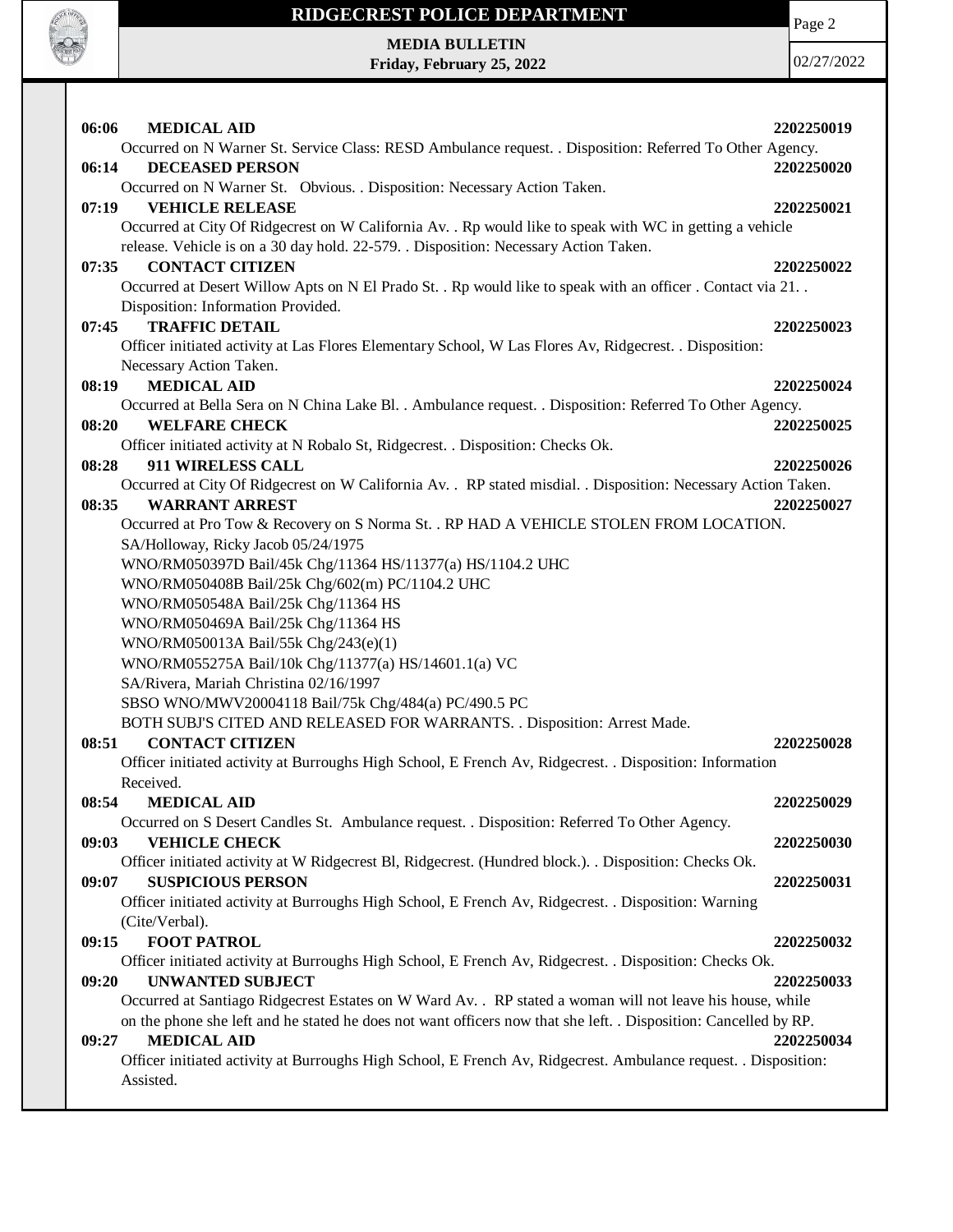

Page 3

**MEDIA BULLETIN Friday, February 25, 2022**

| 09:32<br><b>DOMESTIC DISTURBANCE</b>                                                                                                                                                                                       | 2202250035 |
|----------------------------------------------------------------------------------------------------------------------------------------------------------------------------------------------------------------------------|------------|
| Occurred at Santiago Ridgecrest Estates on W Ward Av. . Girlfriend is "crazy" and he wants her gone and she                                                                                                                |            |
| will not leave, RP requesting EPO<br>DVIR/Secaida, Johnny and Benitez, Francisca/former dating/former cohab/unk if children in common/arguing<br>over relationship issues. . Disposition: Domestic Violence Documentation. |            |
| <b>CONTACT CITIZEN</b><br>10:00                                                                                                                                                                                            | 2202250036 |
| Occurred on W Panamint Av. Rp would like to speak with the WC. . Disposition: Information Provided.                                                                                                                        |            |
| <b>CONTACT CITIZEN</b><br>10:09                                                                                                                                                                                            | 2202250037 |
| Officer initiated activity at Murray Middle School, E Drummond Av, Ridgecrest. . Disposition: Information<br>Received.                                                                                                     |            |
| 10:13<br><b>MEDICAL AID</b>                                                                                                                                                                                                | 2202250038 |
| Occurred on W Robertson Av. Ambulance request. . Disposition: Referred To Other Agency.                                                                                                                                    |            |
| <b>TICKET SIGN OFF</b><br>10:29                                                                                                                                                                                            | 2202250039 |
| Occurred at City Of Ridgecrest on W California Av. . Ticket sign off- fee paid. . Disposition: Necessary Action                                                                                                            |            |
| Taken.                                                                                                                                                                                                                     |            |
| 10:43<br><b>CONTACT CITIZEN</b>                                                                                                                                                                                            | 2202250040 |
| Officer initiated activity at Mesquite High School, W Drummond Av, Ridgecrest. . Disposition: Information                                                                                                                  |            |
| Provided.                                                                                                                                                                                                                  |            |
| <b>TRAFFIC STOP</b><br>10:58                                                                                                                                                                                               | 2202250041 |
| Officer initiated activity at W Las Flores Av, Ridgecrest. (Hundred block.). Disposition: Citation.                                                                                                                        |            |
| <b>FOLLOW UP</b><br>11:03                                                                                                                                                                                                  | 2202250042 |
| Officer initiated activity at S Fountain St, Ridgecrest. . Disposition: Animal Control Handled.                                                                                                                            |            |
| <b>ATTEMPT TO CONTACT</b><br>11:16                                                                                                                                                                                         | 2202250043 |
| Officer initiated activity at S Sunland St, Ridgecrest. Re: children, atc parents. . Disposition: Cancelled by RP.                                                                                                         |            |
| 11:25<br><b>ACO CALL</b><br>Officer initiated activity at W Wilson Av/S Warner St, Ridgecrest. Loose chihuahua. . Disposition: Animal                                                                                      | 2202250044 |
| Control Handled.                                                                                                                                                                                                           |            |
| <b>CONTACT CITIZEN</b><br>11:47                                                                                                                                                                                            | 2202250045 |
| Occurred at City Of Ridgecrest on W California Av. . RP wants contact via 21. . Disposition: Information                                                                                                                   |            |
| Provided.                                                                                                                                                                                                                  |            |
| <b>WARRANT ARREST</b><br>11:51                                                                                                                                                                                             | 2202250046 |
| Officer initiated activity at N Balsam St, Ridgecrest. (Hundred block.) SA/Helm, Nathan Ray 12/18/1989                                                                                                                     |            |
| WNO/RM055586A Bail/500 Chg/11364 HS                                                                                                                                                                                        |            |
| Cited and released. . Disposition: Arrest Made.                                                                                                                                                                            |            |
| <b>ACO CALL</b><br>11:52                                                                                                                                                                                                   | 2202250047 |
| Officer initiated activity at N Oasis Dr, Ridgecrest. F/U. . Disposition: Animal Control Handled.                                                                                                                          |            |
| <b>CHILD LOCKED IN VEHICLE</b><br>11:55                                                                                                                                                                                    | 2202250048 |
| Occurred at Walgreens #09030 on W Drummond Av. . Parked near front doors in a silver car under 2 and they                                                                                                                  |            |
| are playing in the car with no adult around. . Disposition: Checks Ok.                                                                                                                                                     |            |
| 12:04<br><b>GTA RECOVERY</b>                                                                                                                                                                                               | 2202250049 |
| Occurred at Department Of Motor Vehicles on W Perdew Av. Disposition: Report Taken .                                                                                                                                       |            |
| <b>CONTACT CITIZEN</b><br>12:28                                                                                                                                                                                            | 2202250050 |
| Occurred on N Alvord St. Incident 2202240100 Disposition: Information Received.                                                                                                                                            |            |
| <b>CONTACT CITIZEN</b><br>12:34                                                                                                                                                                                            | 2202250051 |
| Occurred at City Of Ridgecrest on W California Av. . RP would like to talk to a WC regarding a complaint on an                                                                                                             |            |
| officer. . Disposition: Information Provided.                                                                                                                                                                              |            |
| <b>ACO CALL</b><br>12:35<br>Officer initiated activity at N Mono St, Ridgecrest. (Hundred block.). . Disposition: Animal Control Handled.                                                                                  | 2202250052 |
|                                                                                                                                                                                                                            |            |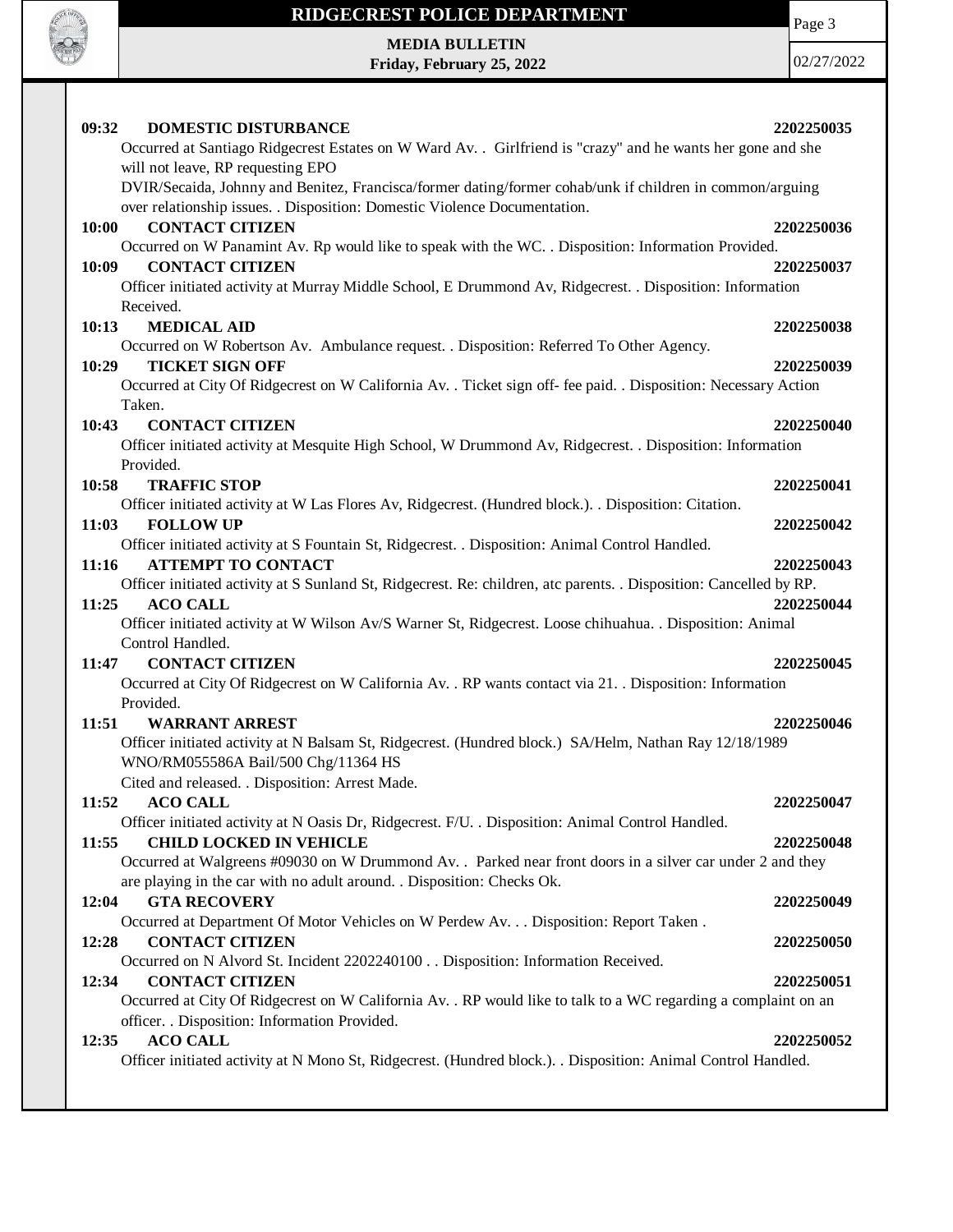

**MEDIA BULLETIN Friday, February 25, 2022** Page 4

| 12:43<br>911 HANG UP                                                                                                                                   | 2202250053 |
|--------------------------------------------------------------------------------------------------------------------------------------------------------|------------|
| Occurred at City Of Ridgecrest on W California Av. .                                                                                                   |            |
| hang up. unworking number on callback. . Disposition: Necessary Action Taken.                                                                          |            |
| 911 HANG UP<br>12:44                                                                                                                                   | 2202250054 |
| Occurred at City Of Ridgecrest on W California Av. . Hang up, on call back phone said not accepting calls. .                                           |            |
| Disposition: Necessary Action Taken.                                                                                                                   |            |
| <b>CONTACT CITIZEN</b><br>12:44                                                                                                                        | 2202250055 |
| Officer initiated activity at N Balsam St, Ridgecrest. (Hundred block.). . Disposition: Necessary Action Taken.                                        |            |
| <b>SUBJECT DOWN</b><br>13:08                                                                                                                           | 2202250056 |
| Occurred on E Ridgecrest Bl. Ambulance request. . Disposition: Assisted.                                                                               |            |
| <b>MISC COUNTER CALL</b><br>13:19                                                                                                                      | 2202250057 |
| Occurred at City Of Ridgecrest on W California Av. . RP was a victim of a online scam. . Disposition:                                                  |            |
| Information Provided.                                                                                                                                  |            |
| RUNAWAY/OUT OF CONTROL JUVENILE<br>13:23                                                                                                               | 2202250058 |
| Officer initiated activity at Inyokern Elementary School, Locust Av, Inyokern. . Disposition: Warning                                                  |            |
| (Cite/Verbal).<br><b>VEHICLE RELEASE</b><br>13:23                                                                                                      | 2202250059 |
| Occurred at City Of Ridgecrest on W California Av. . Veh release 22-579. . Disposition: Necessary Action                                               |            |
| Taken.                                                                                                                                                 |            |
| 13:30<br><b>CONTACT CITIZEN</b>                                                                                                                        | 2202250060 |
| Occurred at Desert Willow Apts on N El Prado St. . RP is the manager of Desert Willow Apts and one of the                                              |            |
| tenants is causing a lot of apartments to be in fear of her and as the manager she doesn't know what else she                                          |            |
| can do with the tenant. . Disposition: Information Provided.                                                                                           |            |
| 13:50<br><b>ACO CALL</b>                                                                                                                               | 2202250061 |
| Officer initiated activity at E Ridgecrest Bl, Ridgecrest. Loose dog. . Disposition: Animal Control Handled.                                           |            |
| 14:18<br><b>INFORMATION</b>                                                                                                                            | 2202250062 |
| Occurred at City Of Ridgecrest on W California Av. Disposition: Log Note Only.                                                                         |            |
| <b>FOLLOW UP</b><br>14:36                                                                                                                              | 2202250063 |
| Officer initiated activity at S Sanders St, Ridgecrest. . Disposition: Follow Up Completed.                                                            |            |
| <b>MEDICAL AID</b><br>14:39                                                                                                                            | 2202250064 |
| Occurred on N Cisco St. Service Class: RESD Ambulance request. . Disposition: Referred To Other Agency.                                                |            |
| <b>CITIZEN ASSIST</b><br>14:45                                                                                                                         | 2202250065 |
| Occurred on N Cisco St. Service Class: RESD RP needs assistance finding a new caregiver. . Disposition:                                                |            |
| Information Provided.                                                                                                                                  |            |
| POSITIVE CITIZEN CONTACT<br>14:47                                                                                                                      | 2202250066 |
| Officer initiated activity at Inyokern Elementary School, Locust Av, Inyokern. . Disposition: Checks Ok.                                               |            |
| <b>CONTACT CITIZEN</b><br>15:08                                                                                                                        | 2202250067 |
| Officer initiated activity at Burroughs High School, E French Av, Ridgecrest. . Disposition: Information                                               |            |
| Received.                                                                                                                                              |            |
| 15:17<br><b>MISSING PERSON</b>                                                                                                                         | 2202250068 |
| Occurred at City Of Ridgecrest on W California Av. . RP would like to report her adult daughter missing. Last                                          |            |
| contact was 3 weeks ago and RP states she was staying at a motel in Ridgecrest and possibly worked at<br>Denny's. . Disposition: Information Provided. |            |
| <b>SUBPOENA SERVICE</b><br>15:52                                                                                                                       | 2202250069 |
| Officer initiated activity at W Wilson Av, Ridgecrest. . Disposition: Necessary Action Taken.                                                          |            |
| <b>SUBPOENA SERVICE</b><br>15:55                                                                                                                       | 2202250070 |
| Officer initiated activity at E Commercial Av, Ridgecrest. . Disposition: Necessary Action Taken.                                                      |            |
|                                                                                                                                                        |            |
|                                                                                                                                                        |            |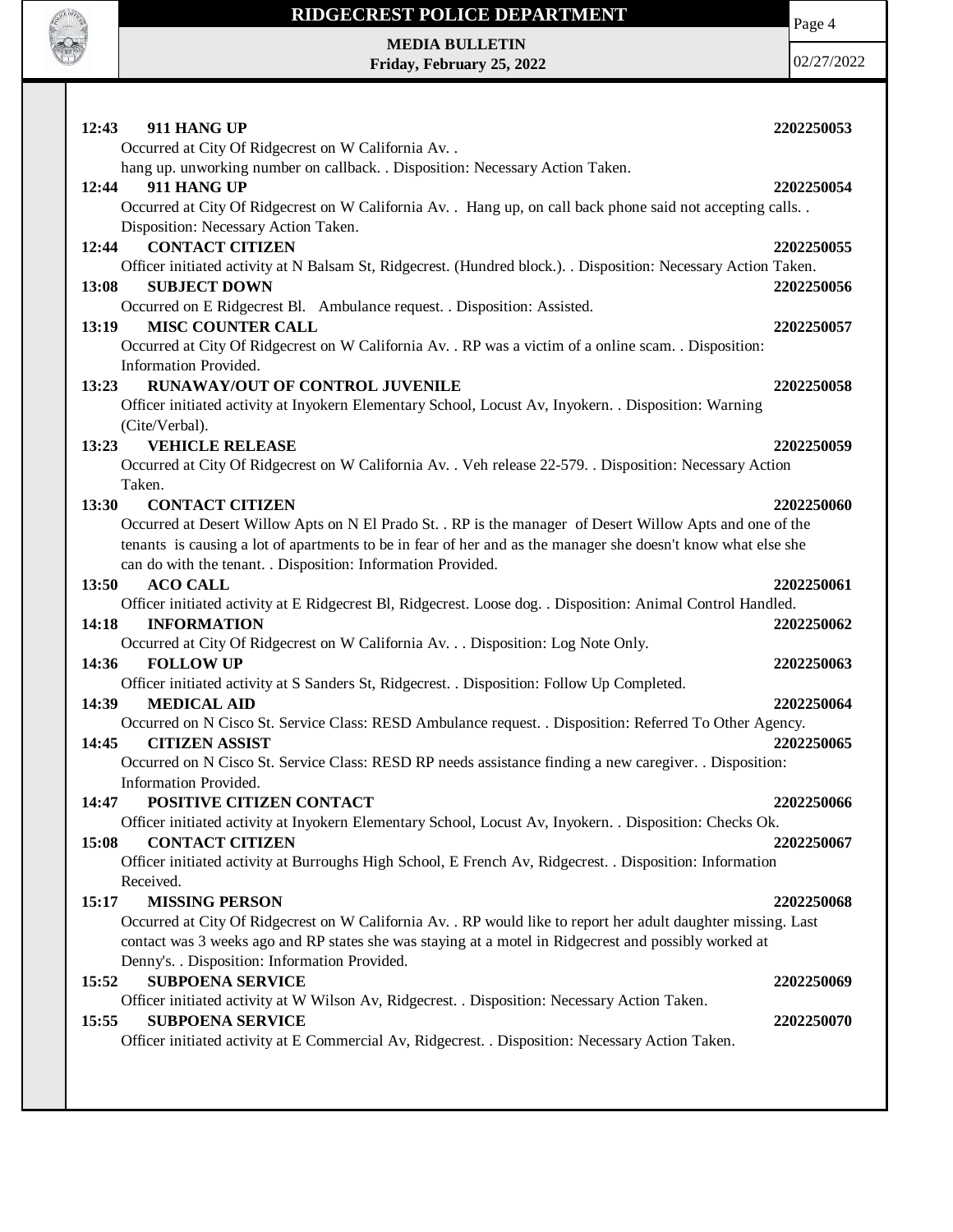

**MEDIA BULLETIN Friday, February 25, 2022** Page 5

| 16:04 | <b>TRAFFIC STOP</b>                                                                                                                      | 2202250072 |
|-------|------------------------------------------------------------------------------------------------------------------------------------------|------------|
|       | Officer initiated activity at W Wilson Av, Ridgecrest. . Disposition: Citation.                                                          |            |
| 16:11 | <b>VEHICLE FIRE</b>                                                                                                                      | 2202250073 |
|       | Occurred at E California Av/S Greenlawn St. Older white truck with black smoke and flames on the                                         |            |
|       | undercarriage. . Disposition: Referred To Other Agency.                                                                                  |            |
| 16:21 | <b>UNLICENSED DRIVER</b>                                                                                                                 | 2202250074 |
|       | Officer initiated activity at S Sunland St, Ridgecrest. SA/Smith, Ashley Josette 02/24/1985 Chg/12500(a) VC                              |            |
|       | Cited and released at scene. . Disposition: Arrest Made.                                                                                 |            |
| 16:24 | <b>TRAFFIC STOP</b>                                                                                                                      | 2202250075 |
|       | Officer initiated activity at W Church Av, Ridgecrest. . Disposition: Citation.                                                          |            |
| 16:32 | <b>CONTACT CITIZEN</b>                                                                                                                   | 2202250076 |
|       | Occurred at Sierra Sands Mobile Home Community on W Atkins Av. . RP is the owner of the mobile home park                                 |            |
|       | and would like to talk to an officer regarding issues in his park - contact via 21. Disposition: Information                             |            |
|       | Provided.                                                                                                                                |            |
| 16:47 | <b>TERRORIST THREATS</b>                                                                                                                 | 2202250077 |
|       | Occurred at Ridgecrest Regional Hospital on N China Lake Bl. . subj is currently at the ER trying to check back                          |            |
|       | in. . Disposition: Unfounded.                                                                                                            |            |
| 17:18 | <b>INFORMATION</b>                                                                                                                       | 2202250078 |
|       | Occurred on N Cisco St. Service Class: RESD RP keeps calling 911 asking for assistance. . Disposition:                                   |            |
|       | Information Provided.<br><b>TRAFFIC STOP</b>                                                                                             |            |
| 17:33 |                                                                                                                                          | 2202250079 |
| 17:38 | Officer initiated activity at S Sunland St/E Ridgecrest Bl, Ridgecrest. . Disposition: Warning (Cite/Verbal).<br><b>JUVENILE PROBLEM</b> | 2202250080 |
|       | Occurred at E Church Av/S Greenlawn St. Little kid throwing rocks at cars/approx 9-10 and wearing a green                                |            |
|       | hoodie. . Disposition: Necessary Action Taken.                                                                                           |            |
| 17:43 | <b>INFORMATION</b>                                                                                                                       | 2202250081 |
|       | Occurred on W Moyer Av. No police, fire, or medical. . Disposition: Necessary Action Taken.                                              |            |
| 17:58 | <b>WELFARE CHECK</b>                                                                                                                     | 2202250082 |
|       | Occurred on S Yorktown St. Woman locked out of her home and crying wfa/women's jacket/brown hair                                         |            |
|       | Disposition: Checks Ok.                                                                                                                  |            |
| 17:58 | 911 WIRELESS CALL                                                                                                                        | 2202250083 |
|       | Occurred at City Of Ridgecrest on W California Av. . Accidental Dial/Phone Issues. . Disposition: Log Note                               |            |
|       | Only.                                                                                                                                    |            |
| 18:06 | <b>CONTACT CITIZEN</b>                                                                                                                   | 2202250084 |
|       | Occurred at City Of Ridgecrest on W California Av. . Contact from P19 /Stated officer called him last night. .                           |            |
|       | Disposition: Information Received.                                                                                                       |            |
| 18:07 | <b>ACO CALL</b>                                                                                                                          | 2202250085 |
|       | Occurred at Lugo's Grill on N Norma St. . Rp is a customer at restaurant, says patrons in the restaurant have a                          |            |
|       | dog in the restaurant and they are not supposed to have a dog in a resaurant. rp says the dog people are                                 |            |
|       | leaving. . Disposition: Checks Ok.                                                                                                       |            |
| 18:22 | <b>BE ON THE LOOKOUT</b>                                                                                                                 | 2202250086 |
|       | Occurred at City Of Ridgecrest on W California Av. Disposition: Information Received.                                                    |            |
| 18:32 | 911 HANG UP                                                                                                                              | 2202250087 |
|       | Occurred at City Of Ridgecrest on W California Av. . Hangup. . Disposition: Log Note Only.                                               |            |
| 18:33 | 911 HANG UP                                                                                                                              | 2202250088 |
|       | Occurred at City Of Ridgecrest on W California Av. . Hangup. . Disposition: Log Note Only.                                               |            |
|       |                                                                                                                                          |            |
|       |                                                                                                                                          |            |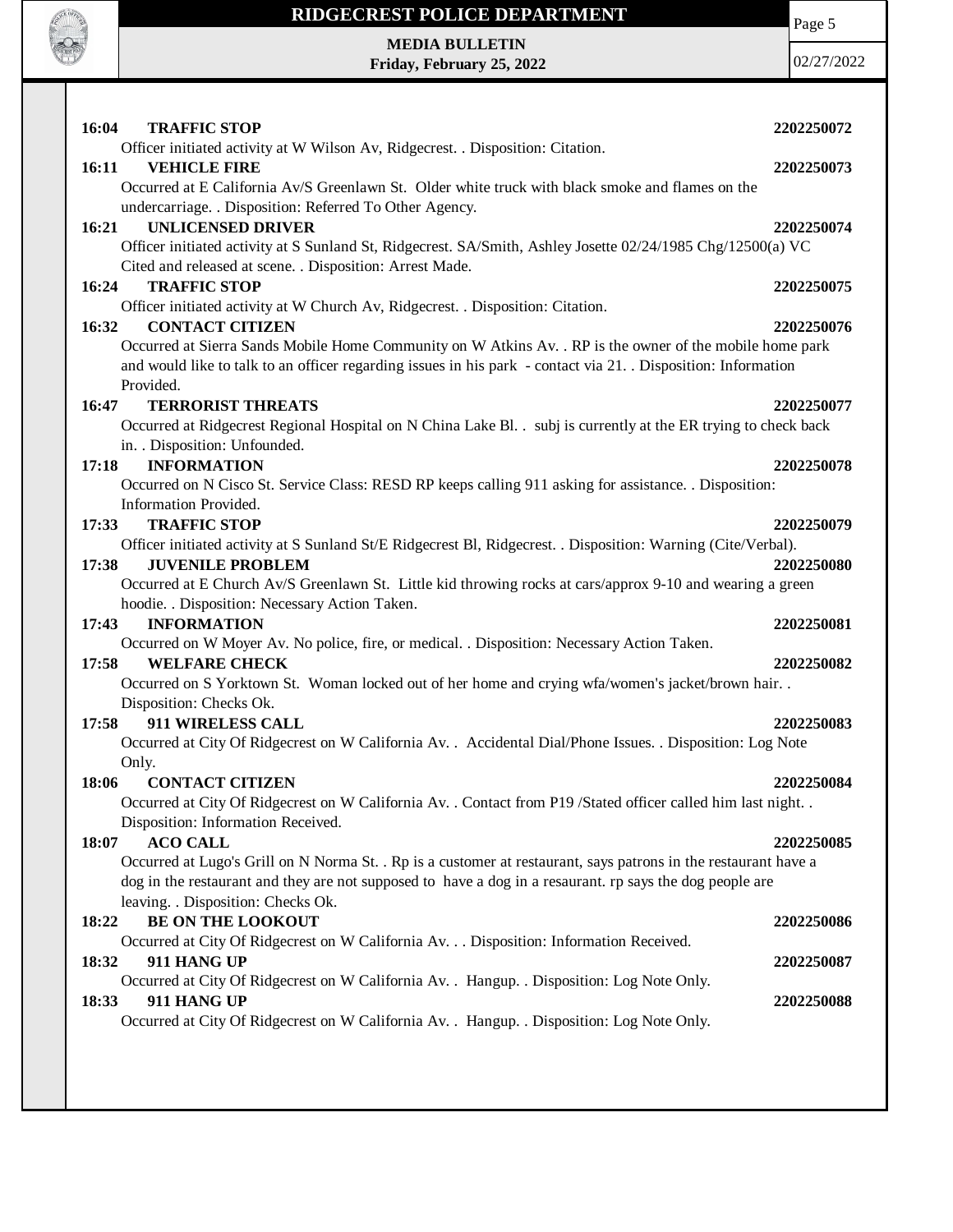

**MEDIA BULLETIN Friday, February 25, 2022** Page 6

| 18:38<br><b>SHOPLIFTING</b>                                                                                                                        | 2202250089 |
|----------------------------------------------------------------------------------------------------------------------------------------------------|------------|
| Occurred at Home Depot on N China Lake Bl. . Wma 40s, red ford truck, headed west on las flores, just walked                                       |            |
| out with some power tools, tattoo on his left neck, dark blue hat, dark blue jacket, dark blue jeans, skinny,                                      |            |
| milwaukee tool w/ no receipt. stuck tools he stole inside the milwaukee toolbox that he might have stole it. subj                                  |            |
| matching description of current susp ran out of store with a milwaukee power tool 3 days ago. . Disposition:                                       |            |
| Report Taken.                                                                                                                                      |            |
| <b>TRAFFIC STOP</b><br>18:46                                                                                                                       | 2202250090 |
| Officer initiated activity at W Upjohn Av/S Gordon St, Ridgecrest. Factory Plates. . Disposition: Checks Ok.                                       |            |
| <b>TRAFFIC STOP</b><br>18:48                                                                                                                       | 2202250091 |
| Officer initiated activity at N Jacks Ranch Rd/W Drummond, Kern County. . Disposition: Necessary Action                                            |            |
| Taken.                                                                                                                                             |            |
| 18:53<br><b>TRAFFIC STOP</b>                                                                                                                       | 2202250092 |
| Officer initiated activity at N Inyo St/W Las Flores Av, Ridgecrest. . Disposition: Checks Ok.                                                     |            |
| <b>ATTEMPT TO CONTACT</b><br>18:58                                                                                                                 | 2202250093 |
| Officer initiated activity at W Charles Ct, Ridgecrest. . Disposition: Negative Contact.                                                           |            |
| DRIVING UNDER THE INFLUENCE<br>19:01                                                                                                               | 2202250094 |
| Occurred at Bangkok House Restaurant on W Inyokern Rd. . RP watched two men drink a lot at the restaurant                                          |            |
| and get into a veh/LS 10 mins ago /White Dodge Ram/Unk direction of travel. . Disposition: Gone Prior to                                           |            |
| Arrival.                                                                                                                                           |            |
| 19:42<br>DRIVING UNDER THE INFLUENCE                                                                                                               | 2202250095 |
| Occurred at S Sunland St/E Upjohn Av. Cellular E911 Call: . Disposition: Unable To Locate.                                                         |            |
| <b>TRAFFIC STOP</b><br>19:49                                                                                                                       | 2202250096 |
|                                                                                                                                                    |            |
| Officer initiated activity at S China Lake Bl, Ridgecrest. (Hundred block.). . Disposition: Warning (Cite/Verbal).<br>19:58<br><b>TRAFFIC STOP</b> | 2202250097 |
|                                                                                                                                                    |            |
| Officer initiated activity at S China Lake Bl, Ridgecrest. (Hundred block.). Disposition: Warning (Cite/Verbal).<br>PEDESTRIAN CHECK               |            |
| 20:01                                                                                                                                              | 2202250098 |
| Officer initiated activity at S Warner St, Ridgecrest. . Disposition: Checks Ok.<br><b>FELON IN POSS OF FIREARM</b>                                |            |
| 20:08                                                                                                                                              | 2202250099 |
| Officer initiated activity at Car Wash, The, S China Lake Bl, Ridgecrest. SA/ Oritz, Pedro C Garcia 06/19/1983                                     |            |
| Open Chgs/PC 29800; HS 11378; HS 11370.1(A); HS 11377(A)<br>PC 3056/ No Bail                                                                       |            |
| Booked Mojave. . Disposition: Arrest Made.                                                                                                         |            |
| <b>TRAFFIC STOP</b><br>20:19                                                                                                                       | 2202250100 |
| Officer initiated activity at Kristy's Family Dining, S China Lake Bl, Ridgecrest. (Hundred block.). . Disposition:                                |            |
| Warning (Cite/Verbal).                                                                                                                             |            |
|                                                                                                                                                    | 2202250101 |
| 20:51<br><b>SPOUSAL ABUSE</b><br>Occurred on W Panamint Av. Cellular E911 Call: Service Class: WPH2 Male hit RP twice in the face/Male is          |            |
| HBD/LS running/ gray sweatshirts/Unk DOT /RP is declining medical                                                                                  |            |
| <b>BATTERY REPORT</b><br>21:04                                                                                                                     | 2202250102 |
| Occurred on S Sims St. Cellular E911 Call: Service Class: W911 RP state male punched female in the face twice                                      |            |
| /Male is sitting outside/Unk Name/RP uncop/Male is a door dash delivery guy from walmart/Female                                                    |            |
| Disposition: Report Taken.                                                                                                                         |            |
| 911 FOLLOW UP                                                                                                                                      |            |
| 21:19<br>Occurred on N Sierra View St. Cellular E911 Call: Service Class: W911 Hangup. . Disposition: Checks Ok.                                   | 2202250103 |
| <b>VEHICLE CHECK</b><br>21:38                                                                                                                      | 2202250104 |
| Officer initiated activity at Fastrip Food Store, S China Lake Bl, Ridgecrest. . Disposition: Warning                                              |            |
| (Cite/Verbal).                                                                                                                                     |            |
|                                                                                                                                                    |            |
|                                                                                                                                                    |            |
|                                                                                                                                                    |            |